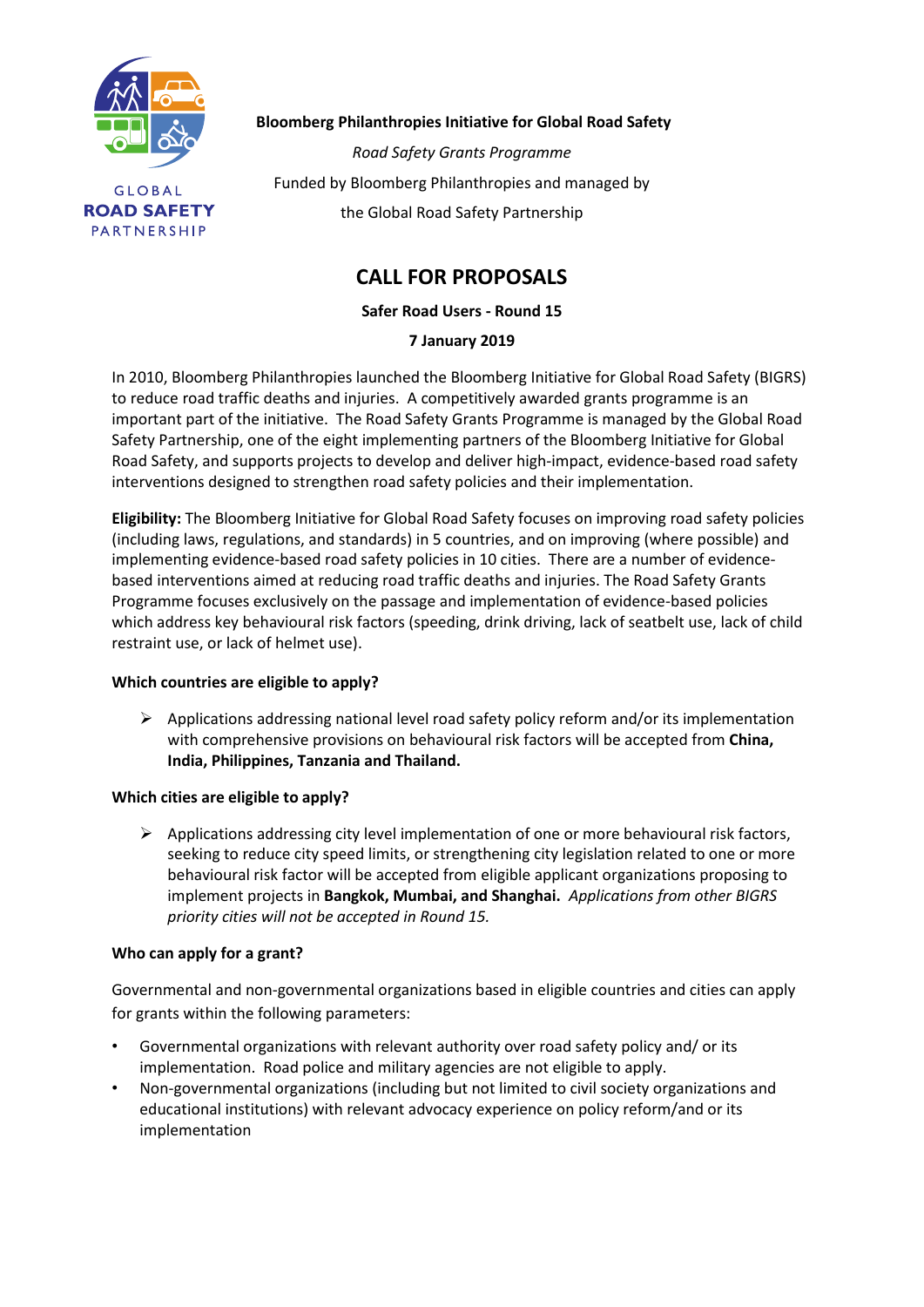Additionally,

- Applicants must be registered legal entities in the country of project delivery, capable of entering into contractual arrangements, receiving foreign funds, and assuming legal and financial obligations.
- Applicants cannot be recipients of financial support from alcohol, firearms, pornography, or tobacco industries.
- The Road Safety Grants Programme does not fund individuals.
- If you are a current grantee organization, please discuss development of Concept Note with your technical advisor.

### **What kind of projects will be funded?**

Proposals must focus on policy reform or policy implementation that will lead to substantial reductions in road traffic injuries and deaths. The Road Safety Grants Programme supports organizations **advocating** for passage and implementation of comprehensive policies (legislation, regulations, standards, etc.) to address road safety behavioural risk factors. In particular:

- *Speed*: A speed limit law with a maximum urban speed limit of 50km/h and the power of local authorities to reduce speed limits to ensure safe speeds locally.
- *Drink driving*: A national drink-driving law based on Blood Alcohol Concentration (BAC) of 0.05g/dl or lower for the general population and a BAC of 0.02g/dl or lower for novice drivers.
- *Helmets*: A helmet law that applies to all drivers and passengers, on all roads and all engine types and requires the helmet to be fastened and which make reference to a particular helmet standard.
- *Seat-belts*: A seat-belt law that applies to all private vehicle occupants on front and rear seats
- *Child restraints*: A child restraint law based on age, weight or height and the existence of a law that applies age and height restrictions to child sitting in the front seat.

The Road Safety Grants Programme also supports organizations to **support the implementation** of policies to address road safety behavioural risk factors. Some approaches might include:

- Social marketing and media activities to raise public awareness of legislation and on-going enforcement of it.
- Support efforts to adopt and implement effective regulations, such as helmet standards or child restraint standards
- Support the development of an implementation plan, which might include organizing a multisectoral coordinating committee; advocate for establishment and allocation of a budget that will ensure effective implementation.

#### **What kind of projects will NOT be funded?**

The Road Safety Grants Programme does not fund education programmes (school-based or otherwise). It does not fund basic research or academic studies. Nor does it fund the purchase of equipment or funding of road infrastructure.

Systematic surveys of compliance of road safety policies as well as projects to strengthen health data collection are being undertaken separately with the support of Bloomberg Philanthropies and are not funded through the Road Safety Grants Programme.